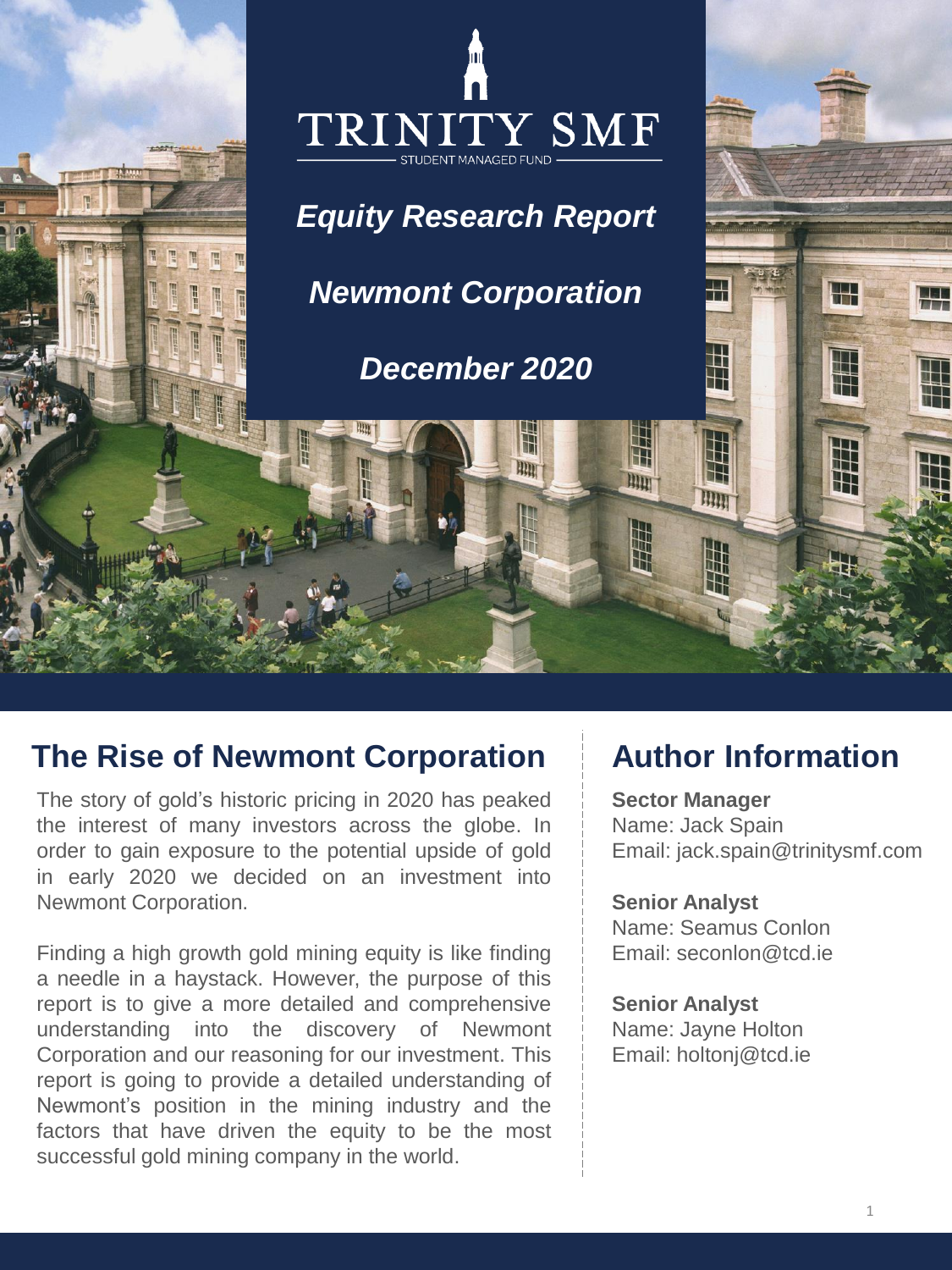### *Business Overview*

Newmont is the largest gold mining company in the world with mines based in Africa, Australia, North and South America. With acquisition of Goldcorp 2018, their Nevada gold mine was established as the largest gold mine in the world. The increase the company's production capacity saw Newmont report its strongest earnings to date in Q3 2020. At December 31, 2019, Newmont had attributable proven and probable gold reserves of 100.2 million ounces and an aggregate land position of approximately 26,400 square miles





### *Investment Thesis*

Gold has acted as a shiny yellow comfort blanket for both investors and global central banks throughout 2020. Real interest rates across the world have been reduced ultimately weighing on bond yields which are also at historical lows. With the US fed announcement of sustained low interest rates until 2023, Gold looks to maintain favourable pricing due to its ability to preserve purchasing power.

Mining stocks traditionally possess heavy tangible assets bases creating the need for Newmont to sustain healthy gross profit and EBITDA margins. Traditionally with mining companies a particular focus is placed on EBITDA to evaluate the miner's ability to generate cashflow from their expensive tangible assets. Free cash flow has seen 85.9% CAGR since 2015 with the most recent cash balance standing at \$4.8bn. Having announced their intention to maintain a \$2-3bn cash balance, it provides the opportunity to further reduce debt, increase dividend payment or increase organic investment.

Extensive quantitative easing policies are being rolled out in the US. With investors turning negative on the dollar due to aggressive easing it is foreseeable that gold will continue to be acquired by major emerging market economies to protect against FX rate fluctuations.

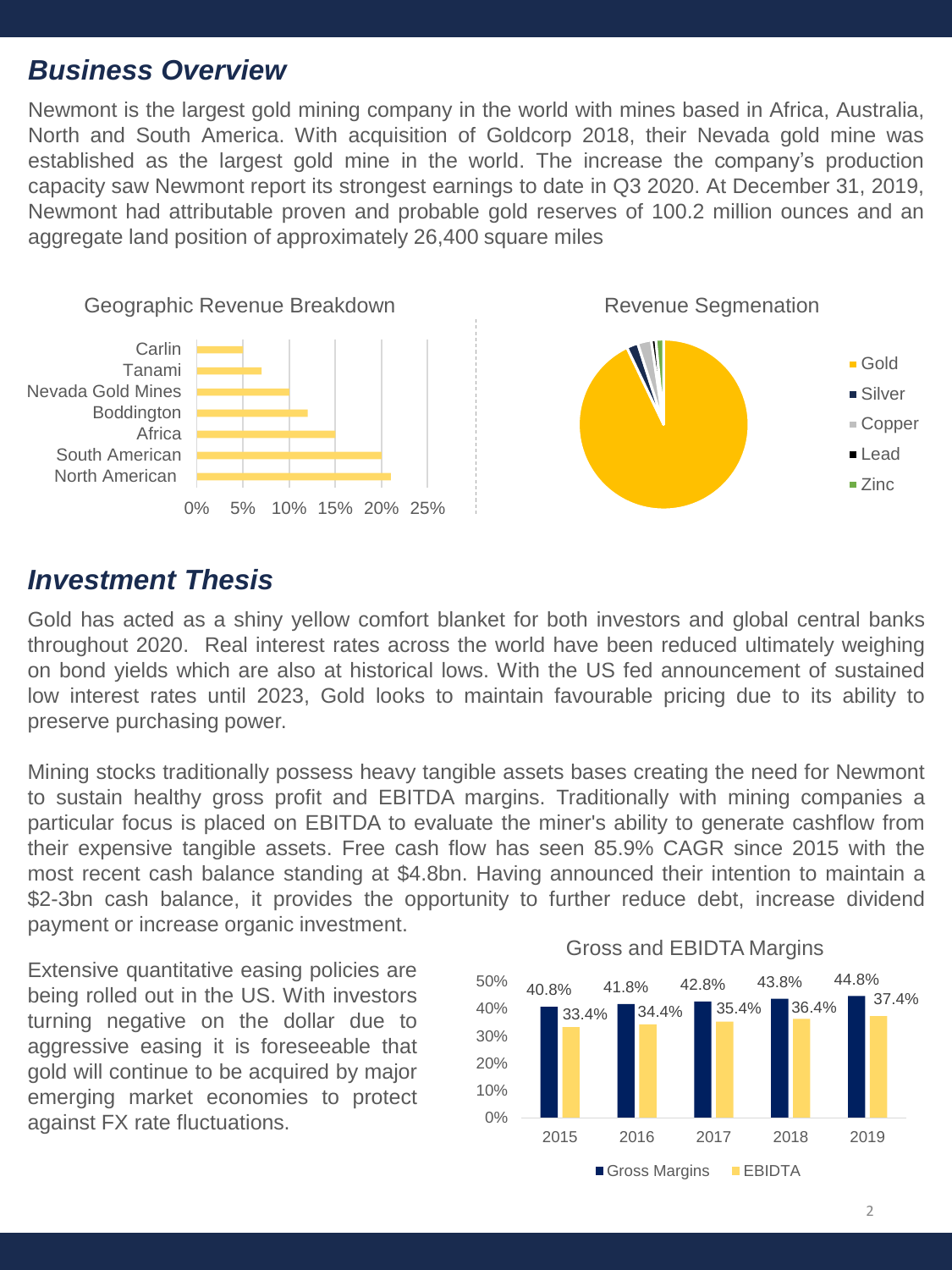## *Industry Overview*

The topic of gold has been at the front of investors' minds throughout 2020. Demand from central banks of many emerging economies including Russia, Turkey and China acted as a catalyst for the performance of gold driving the run of spot gold to an all time high of \$2,067. As we enter Q4, the price of gold has tumbled 6% with the potential to continue as investors begin to dump the safe haven asset due to a wave of vaccine optimism.

However, casting our attention long term, the economy does have a place for gold as Central Banks across the world continue to roll out fiscal injections as an economic restart mechanism and will continue to require gold to reinforce these policies. There is further potential for the strength of gold to sustain as the dollar races towards its lowest level in two years as investors have turned bearish on US currency prospects which should, at least in the short term, keep gold pricing strong.



# *Risks*

Newmont's entire business is grounded on the performances of metals pricing which can be manipulated by external factors such as Government purchases and sales, interest rates, relative strength of the US dollar index (DX1) and speculative short positions on metals pricing. The external nature of this risk poses an uncertainty over Newmont's forecasted earnings

The largest qualitative risk that faces Newmont is the consistent need to replace reserves. Newmont have to continually acquired and explore new reserves in order to maintain long term returns on invested capital.

Furthermore, exploration is speculative and can result in significant capex losses. This risks comes embedded in the nature of mining companies



#### Mine Production Levels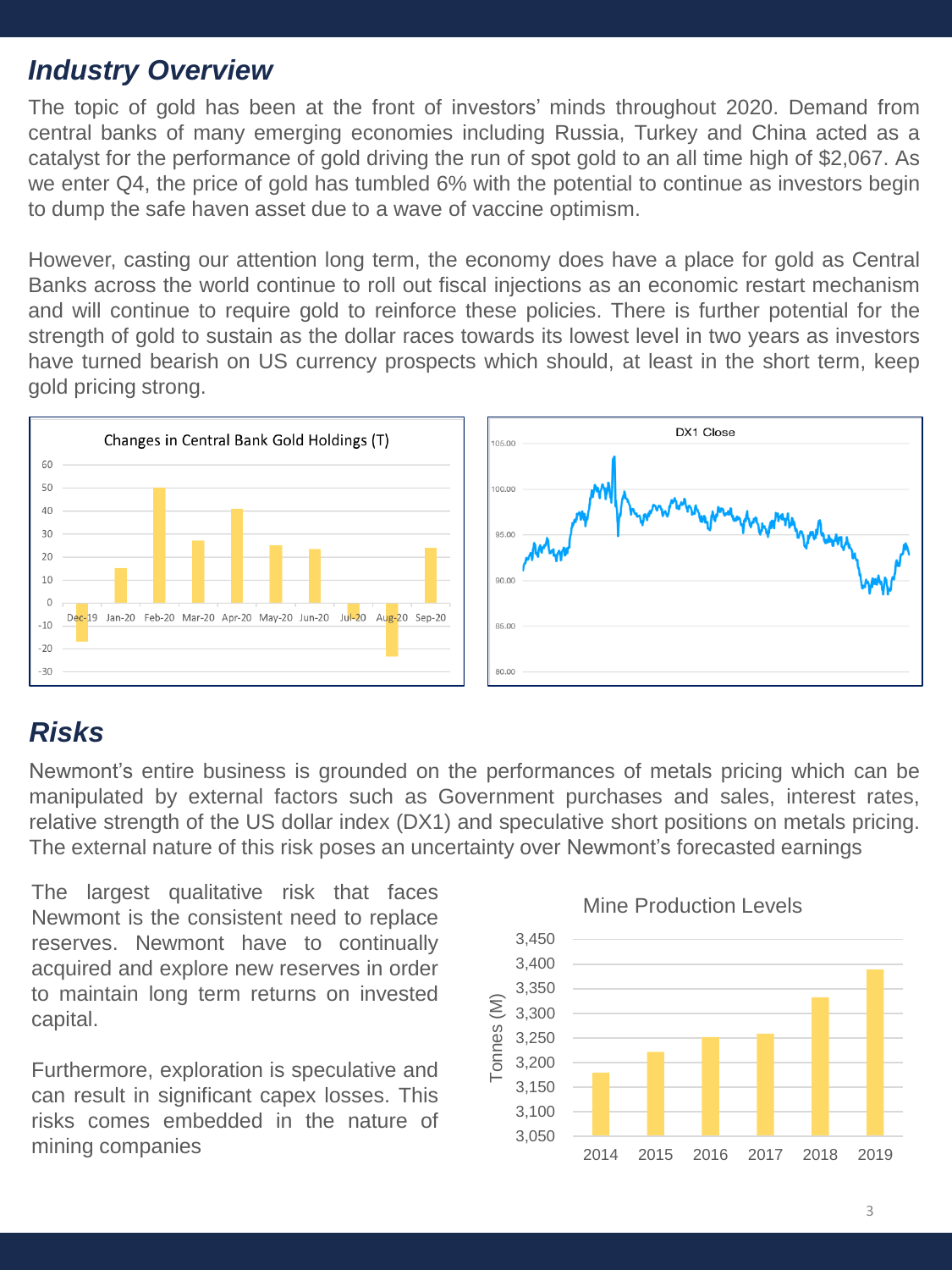# *Financial Summary*

*Income Statement*

|                   | 2018  | 2019  | 2020E | 2021E  |
|-------------------|-------|-------|-------|--------|
| Revenue           | 7,253 | 9,740 | 9,935 | 10,133 |
| <b>EBITDA</b>     | 2,394 | 3,501 | 2,980 | 3,040  |
| % margin          | 27.1% | 58.0% | 30.0% | 30.0%  |
| <b>EBIT</b>       | 1,179 | 1,541 | 1,490 | 1,520  |
| % margin          | 9.7%  | 47.7% | 15.0% | 15.0%  |
| <b>Net Income</b> | 341   | 2,805 | 915   | 954    |

#### *Commentary*

Newmont's income statement tells an interesting story for a cyclical mining equity. It is rare to find materials stocks with strong earnings growth due to the high cost base of mining. However, a combination of the acquisition of Goldcorp and the bullish run of gold in 2020 has driven excellent profitability margins including significant developments in EBITDA. This is fundamental to mining companies with a heavy asset basis, growing EBITDA margins indicates Newmont's strengthening ability to generate cash for the near future.

|                               | As of 30/11/2020 |
|-------------------------------|------------------|
| <b>Current Share Price</b>    | \$58.82          |
| No. of Shares Outstanding     | 803.4            |
| <b>Equity Value</b>           | \$47,255.99      |
| (-) Cash & Equivalents        | (\$4,828)        |
| (-) Short Term Investments    | (\$313)          |
| $(+)$ Total Debt              | \$6,677          |
| (+) Non-Controlling Interests | \$959            |
| (+) Preferred Stock           |                  |
| = Enterprise Value            | \$49,750.99      |

Newmont have indicated their intention to maintain a cash balance of \$2-3 billion for the coming five years. Net debt has been reduced further to \$1.85 billion in Q3 2020. With their cash reserves, Newmont have the options to alter their capital structure with increased buy back or a reduction in debt.

### *Capital Structure Key Financial Metrics*

|                          | Firm  | Industry |
|--------------------------|-------|----------|
| <b>Current Ratio</b>     | 2.63  | 2.57     |
| Quick Ratio              | 2.20  | 10.40    |
| Credit Rating            | Baa2  |          |
| <b>Interest Coverage</b> | 4.51  | 7.44     |
| LT Debt/Equity           | 31.44 | 22.08    |
| Net Debt/EBIDTA          | 0.4x  |          |
| EPS (LTM)                | 2.96  | 2.59     |
| Dividend Yield           | 2.80% | 1.87     |

Perhaps the most striking metric is Net Debt/Equity. It was adjusted as of September 2020 to 0.4x and due to the excess cash reserves of Newmont, there is guidance that they could be net cash by 2Q21.